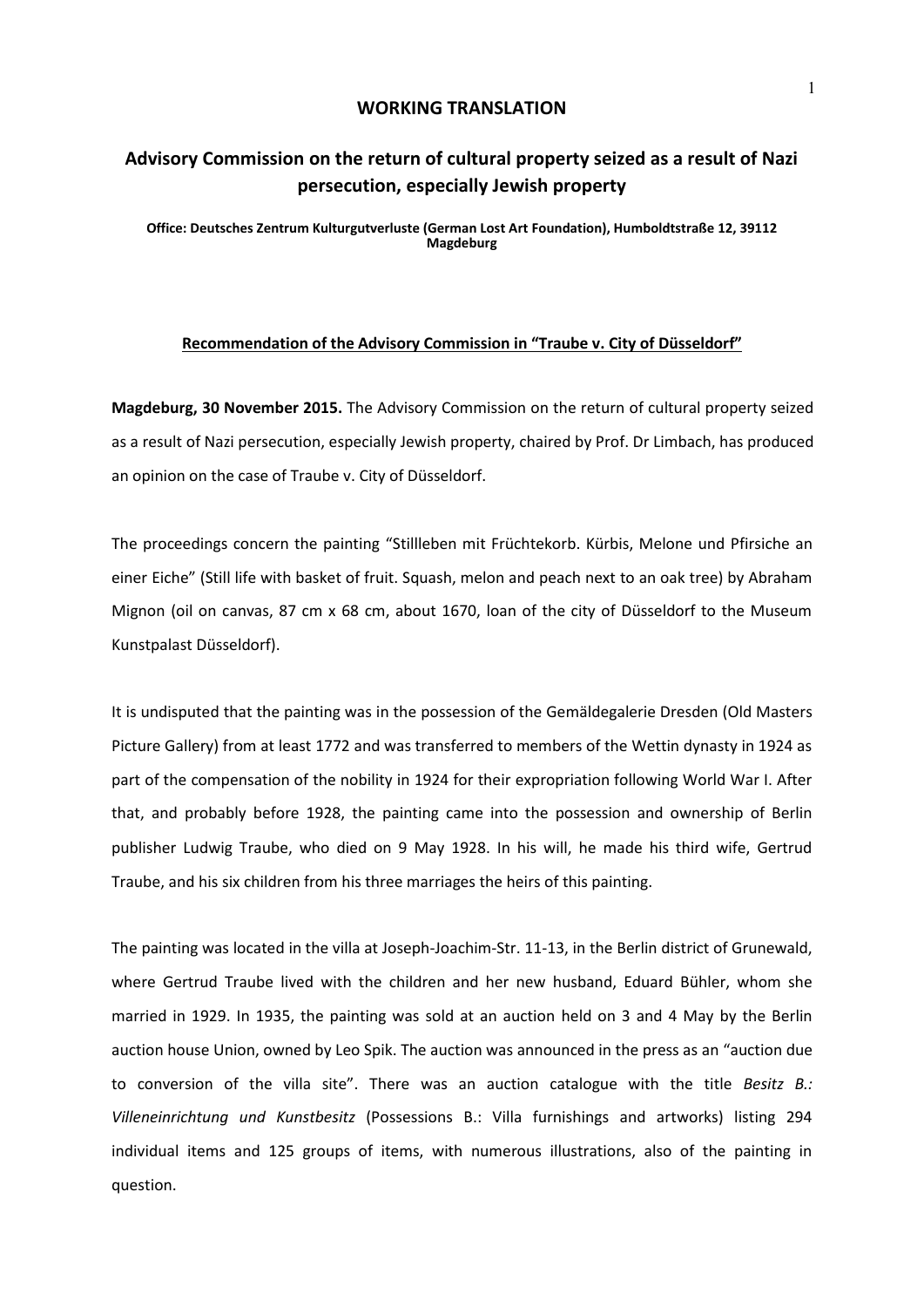It is not known who bought the painting at the auction or for what price; no record of the auction exists. In response to this question, Leo Spik stated in 1961 that the "records showing the proceeds were destroyed by wartime activities in February 1944". By 21 April 1936 at the latest, the painting was in the possession of Galerie Paffrath in Düsseldorf, which no longer has any record of the circumstances of its acquisition (letter of 9 June 2001: "our archive was destroyed by fire in World War II"). Galerie Paffrath sold the painting for 4,900 Reichsmarks to the city of Düsseldorf (or the Städtisches Kunstmuseum (municipal art museum)); the gallery confirmed completion of this contract of sale in its letter of 12 June 1936 to the director of the Städtisches Kunstmuseum.

It is disputed whether the auction of the Mignon painting in May 1935 constituted a loss of property as the result of Nazi persecution (*NS-verfolgungsbedingter Vermögensverlust*), and whether the city must therefore return the painting to Ludwig Traube's community of heirs.

The indemnification office (*Entschädigungsamt*) in West Berlin recognized the auction of the artworks, including the Mignon painting, and contents of the house as the result of persecution. The indemnification office approved compensation of 20,000 Deutschmarks in 1962 for the loss of part of the contents of the house and the artworks auctioned in 1935 as well as for the costs of emigration. In this way, based on the circumstances known at the time, the auction of the Mignon painting in 1935 was recognized as the result of persecution.

The community of heirs has argued that, as Jews, Gertrud Bühler, the family members as joint heirs and Eduard Bühler were victims of collective persecution as referred to in Article 1 (1) of the Order of the Allied Kommandatura in Berlin on the Restitution of Identifiable Property (*Rückerstattungsanordnung*, REAO). Gertrud and Eduard Bühler and five of Ludwig Traube's six children were classified as "full Jews" (*Volljuden*) according to the racist categories of the Nazi state; Traube's daughter from his second marriage was classified as a "half-breed in the first degree" (*Mischling 1. Grades*). This fulfils the legal presumption of Article 3 (1) (b) of the REAO, which states that legal transactions by persons subject to collective persecution after 30 January 1933 are to be considered the result of persecution (*verfolgungsbedingt*).

The community of heirs has also argued that, after Adolf Hitler's appointment as chancellor of the Reich on 30 January 1933, Gertrud and Eduard Bühler found themselves in dramatically worsening financial circumstances due to individual persecution. They state that the Ludwig Traube publishing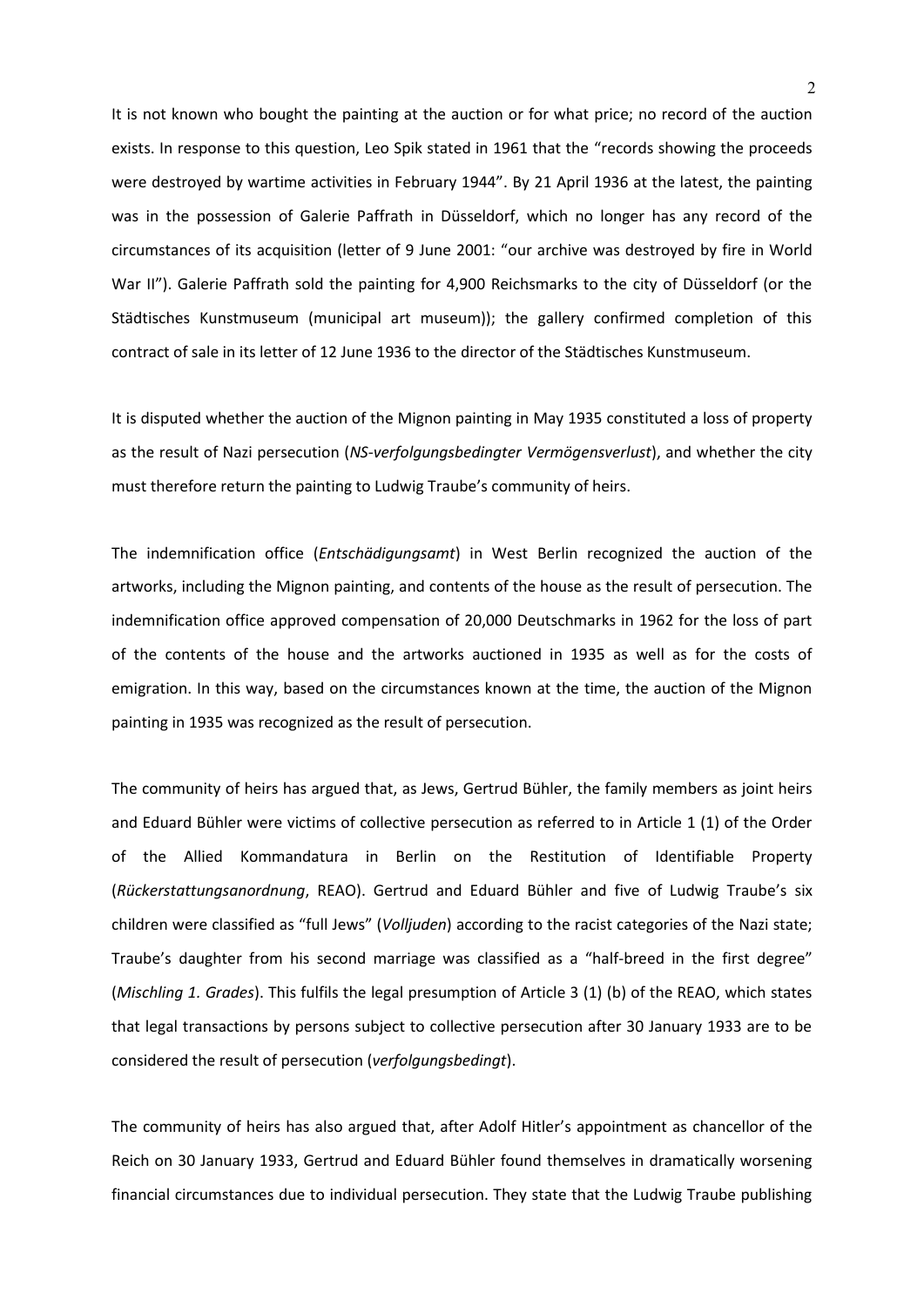business was "Aryanized" in October 1933, which significantly reduced the family's income. They state that, for racist reasons, Eduard Bühler was banned from all activity in publishing by order of 10 May 1935 and was thus no longer able to support himself, his wife or her children from her first marriage. According to the heirs, Gertrud Bühler was therefore forced to cash in the life insurance policies for herself and the children, to divide the parcel of land on which the villa stood and sell the two parcels on which no structures had been built, and to convert the villa, in which the family had lived alone up to that time, into seven flats in order to support the family with rental income. The heirs say that the auction of part of the villa furnishings and the artworks was due to economic need resulting from anti-Semitic persecution.

Based on the circumstances described by the community of heirs, after oral proceedings the city of Düsseldorf decided to respond to the claim for restitution filed in 2009 by proposing a compensation payment in 2012. The settlement negotiations were based on three expert opinions: Art historian and former museum director Professor Dr Mai assessed the value of the painting at €350,000 to €400,000; art historian Dr Kraemer-Noble, a recognized Mignon expert, gave the painting's estimated value as €210,000, noting the poor condition of the nearly 350-year-old painting; and Dr Mund, an art historian from the Brussels office of the Kunsthaus Lempertz hired by the community of heirs, appraised the value at €1.1 million. However, Dr Mund did not see the original still life. The community of heirs turned down the city of Düsseldorf's offered compensation of €150,000, thus the attempt at a friendly settlement failed.

The city of Düsseldorf then decided on 11 July 2013 to refer the matter to the Advisory Commission if both parties were willing to abide by the Commission's final decision (i.e., recommendation). After the community of heirs indicated its agreement in a letter of 5 March 2014, both parties called on the Commission to reach a "fair and just solution" in the case.

Based on newly discovered documents, the city of Düsseldorf argued in opposition to the restitution claim that the auction was not the result of persecution, but instead was held for the purpose of dividing the deceased's estate among the community of heirs. According to the city of Düsseldorf, the notarially attested contract on the distribution of the deceased's estate, which was concluded on 17 July 1935, was solely to "manage disputes within the family and a threatening amount of accrued debts". The financial difficulties in which the community of heirs found itself started in the 1920s and could not be attributed to anti-Semitic persecution by the Nazi regime, according to the city of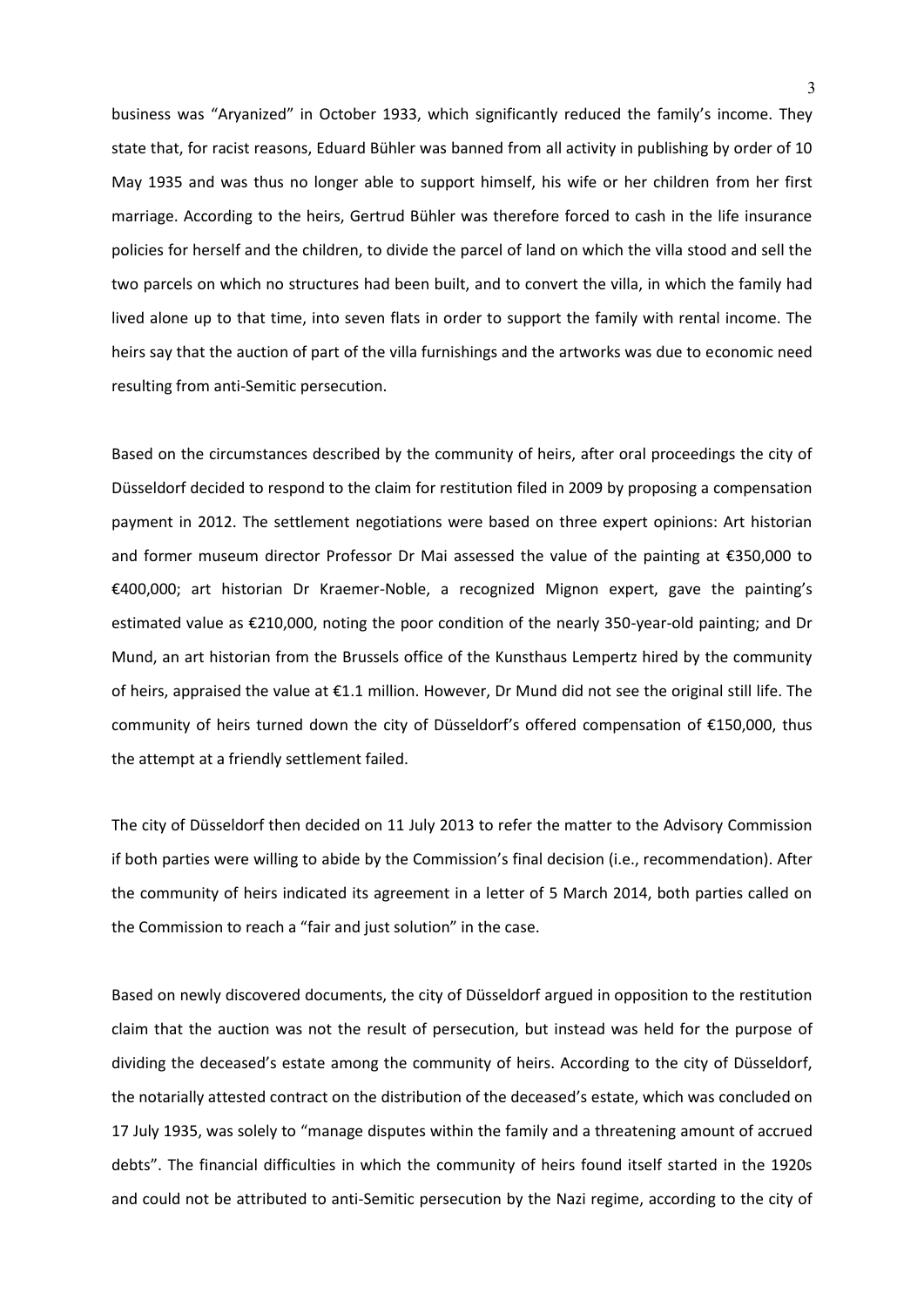Düsseldorf, which stated that Ludwig Traube and his publishing business had long been deep in debt. According to the city of Düsseldorf, the publishing business was sold in October 1933 but not "Aryanized", as the buyers and later owners included Jews. The city of Düsseldorf argued that the "career ban" on Eduard Bühler could not have been the reason for the auction, because the auction was held already several days before the ban was issued. According to the city of Düsseldorf, the sale of some of the land, the conversion of the villa into rental flats and the auction of much of the villa's contents and artworks at this time were due to excessive borrowing against the villa property and a forced sale (to pay property taxes in arrears) that had already been ordered. According to the city of Düsseldorf, the fact that the Berlin Stadtbank had already granted a debt reduction of 50,000 RM and extended a loan of 33,000 RM to renovate the property at Joseph-Joachim-Str. 11–13 furthermore clearly indicated that the legal transactions related to the property were not forced by persecution.

The community of heirs countered that the heirs at that time were subject to collective persecution whose financial difficulties were the result of persecution, and that the auction of the Mignon painting therefore constituted a loss as the result of persecution (*verfolgungsbedingte Verlust*), requiring the city of Düsseldorf to make restitution.

In its efforts to achieve a "fair and just solution" in this case, the Advisory Committee assumed that the community of heirs were persons subject to collective persecution during the Nazi regime. Other than two daughters from the first and second marriages, who were living in Rome and Paris at the time the National Socialists came to power in 1933, all members of the community of heirs were forced to emigrate during the 1930s. To refute the assumption that the auction of the painting constituted a loss resulting from persecution, the painting's sale price would have had to be appropriate and the sellers would have had to be able to dispose freely of the proceeds.

It is undisputed that the community of heirs was able to dispose freely of the proceeds of the sale in May 1935; this is also confirmed by the arrangements made in the contract on the distribution of the deceased's estate. The price received from auctioning the painting is however unknown and is impossible to determine given the lack of records. It may be assumed that a professionally organized auction at that time would have brought actual market prices, especially since the painting was one of the items illustrated in the auction catalogue. Further, in 1961 the auctioneer stated that this auction brought relatively good prices. But it is impossible to answer this question definitively.